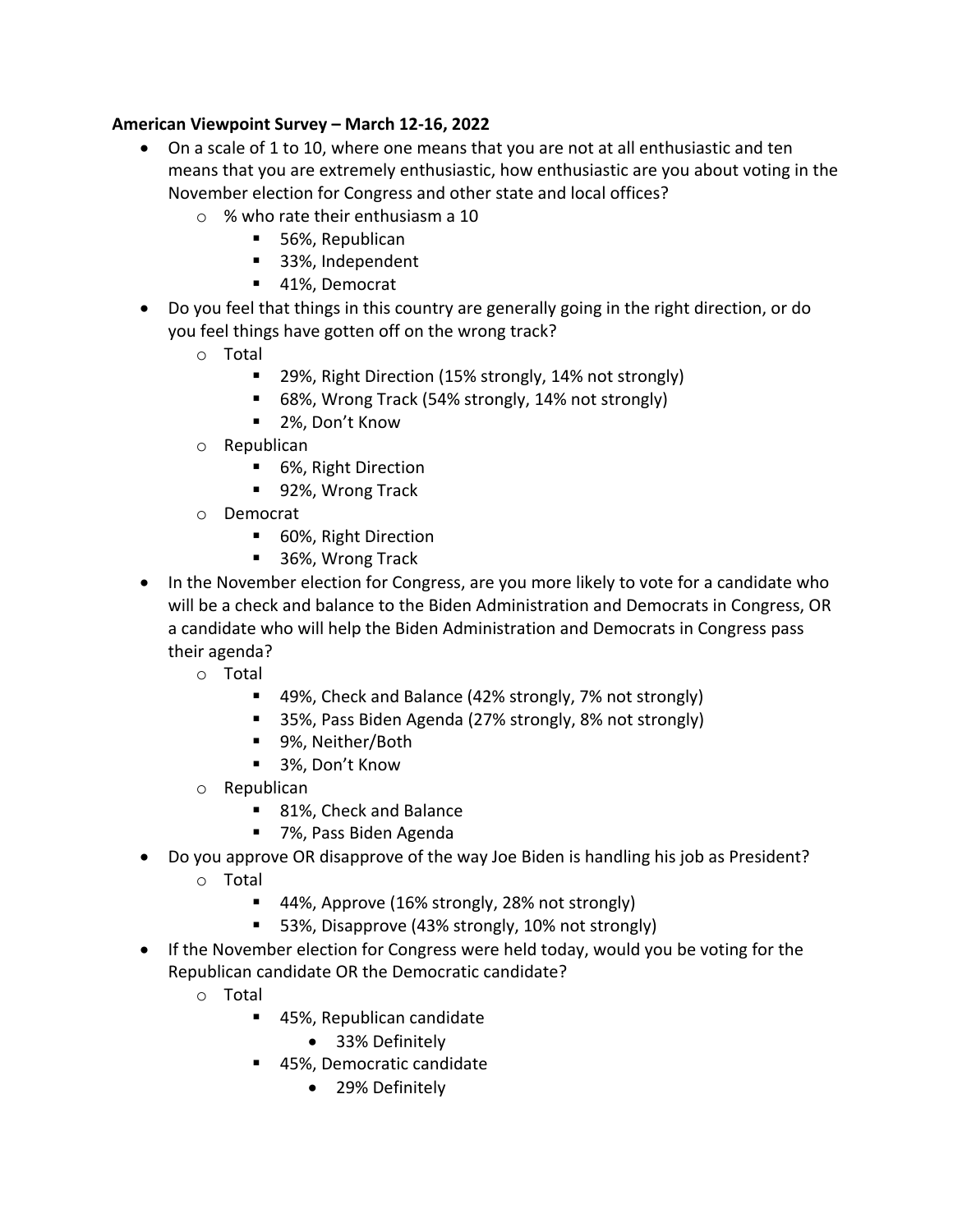- 7%, Don't Know
- +1%, GOP Advantage
- o Seniors
	- 48%, Republican candidate
	- 44%, Democratic candidate
	- 5%, Don't Know
	- +4%, GOP Advantage
- o Latino
	- 36%, Republican candidate
	- 44%, Democratic candidate
	- 15%, Don't Know
	- -8%, GOP Advantage
- o Republican
	- 95%, Republican candidate
	- 2%, Democratic candidate
	- 3%, Don't Know
	- +93%, GOP Advantage
- o Independent
	- 40%, Republican candidate
	- 40%, Democratic candidate
	- 14%, Don't Know
	- +0%, GOP Advantage
- o Democrat
	- 4%, Republican candidate
	- 95%, Democratic candidate
	- 1%, Don't Know
	- -90%, GOP Advantage
- o Very Conservative
	- 90%, Republican candidate
	- 6%, Democratic candidate
	- 4%, Don't Know
	- +84%, GOP Advantage
- o Non-College Ed.
	- 50%, Republican candidate
	- 41%, Democratic candidate
	- 8%, Don't Know
	- +9%, GOP Advantage
- o College Ed. Women
	- 36%, Republican candidate
	- 56%, Democratic candidate
	- 4%, Don't Know
	- -20%, GOP Advantage
- o Suburban Women
	- 41%, Republican candidate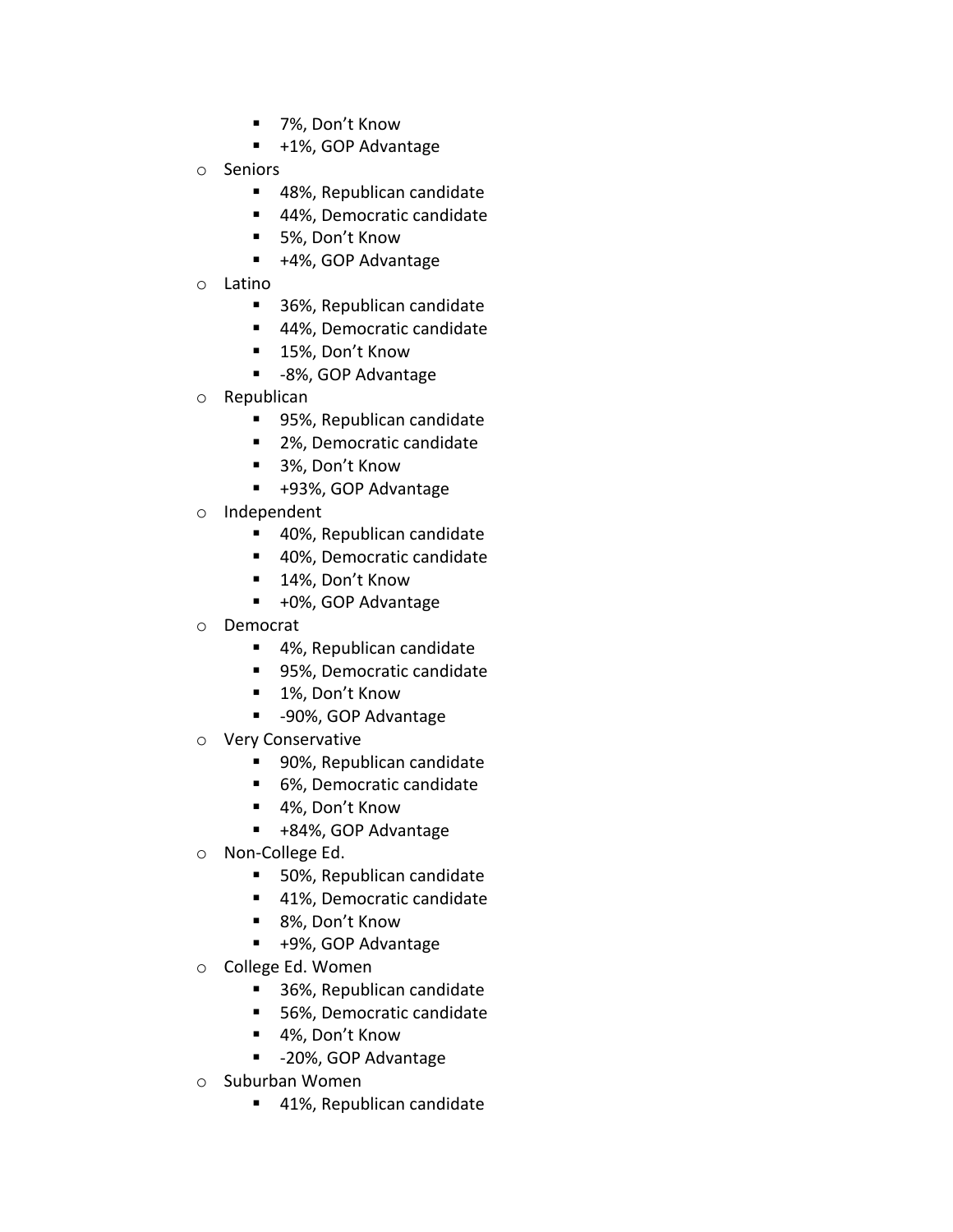- 50%, Democratic candidate
- 5%, Don't Know
- -9%, GOP Advantage
- o Middle Class
	- 55%, Republican candidate
	- 37%, Democratic candidate
	- 5%, Don't Know
	- +18%, GOP Advantage
- o Parents
	- 51%, Republican candidate
	- 37%, Democratic candidate
	- 6%, Don't Know
	- +14%, GOP Advantage
- o Employer Provided Insurance
	- 44%, Republican candidate
	- 46%, Democratic candidate
	- 6%, Don't Know
	- -1%, GOP Advantage
- o Trump Not 2018
	- 90%, Republican candidate
	- 3%, Democratic candidate
	- 5%, Don't Know
	- +87%, GOP Advantage
- o Battleground CD Ind. Men
	- 43%, Republican candidate
	- 38%, Democratic candidate
	- 17%, Don't Know
	- +5%, GOP Advantage
- o Battleground CD Ind. Women
	- 52%, Republican candidate
	- 28%, Democratic candidate
	- 16%, Don't Know
	- +23%, GOP Advantage
- I would now like to read you several issues the President and Congress could address and have you tell me if each is very important, somewhat important, not too important or not at all important in deciding your vote for Congress.
	- o The Economy
		- 78%, Very Important
		- 19%, Somewhat Important
		- 2%, Not too important
		- 2%, Not at all important
	- o Rising Prices and Inflation
		- 74%, Very Important
		- 20%, Somewhat Important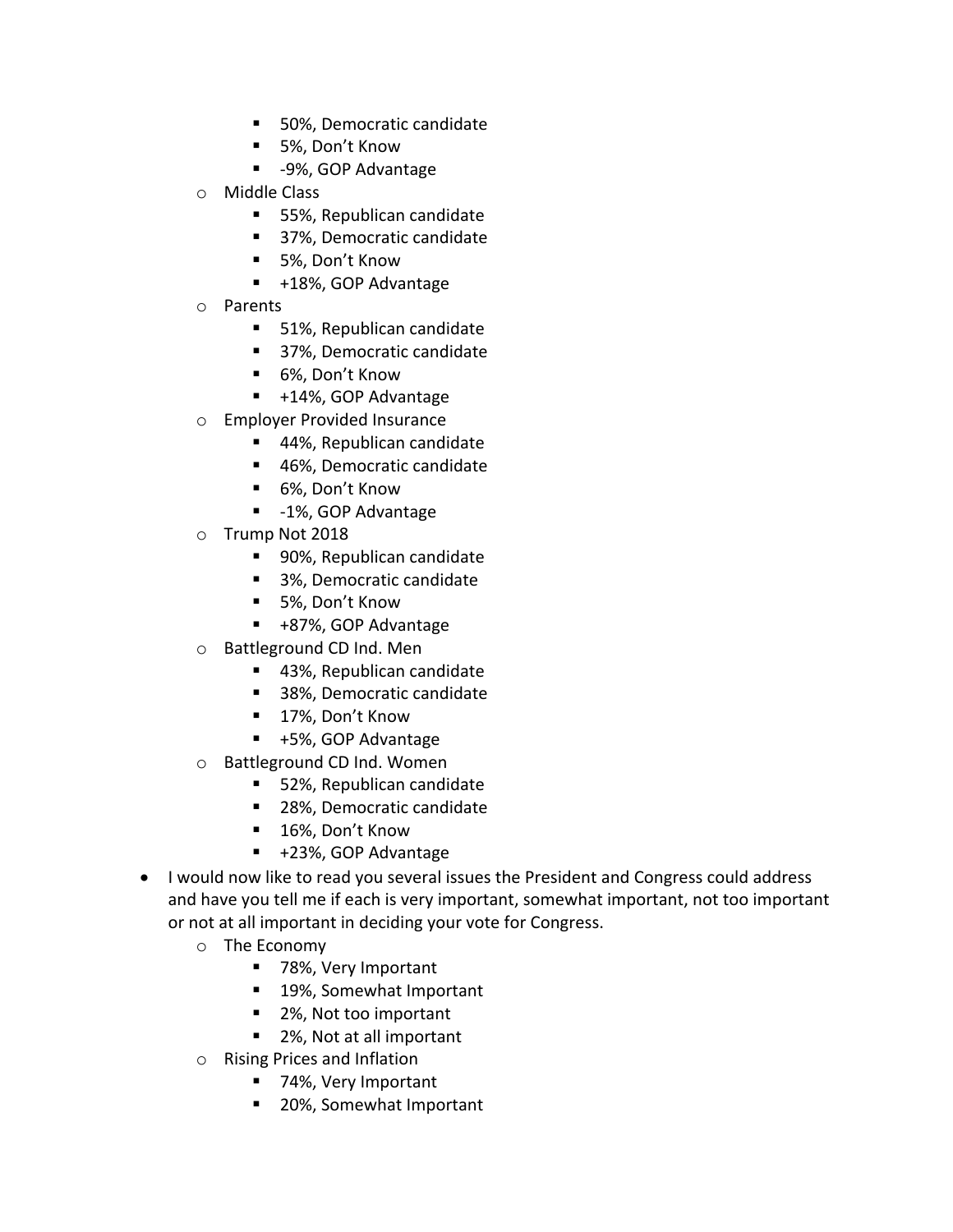- 5%, Not too important
- 1%, Not at all important
- o National Security and Foreign Affairs
	- 69%, Very Important
	- 23%, Somewhat Important
	- 5%, Not too important
	- 2%, Not at all important
- o Crime and Public Safety
	- 63%, Very Important
	- 28%, Somewhat Important
	- 7%, Not too important
	- 1%, Not at all important
- o Education
	- 62%, Very Important
	- 28%, Somewhat Important
	- 7%, Not too important
	- 2%, Not at all important
- o Health Insurance Costs and Coverage
	- 59%, Very Important
	- 31%, Somewhat Important
	- 7%, Not too important
	- 1%, Not at all important
- o Prescription Drug Prices
	- 51%, Very Important
	- 34%, Somewhat Important
	- 10%, Not too important
	- 3%, Not at all important
- o Illegal Immigration
	- 49%, Very Important
	- 26%, Somewhat Important
	- 16%, Not too important
	- 7%, Not at all important
- o COVID
	- 38%, Very Important
	- 33%, Somewhat Important
	- 15%, Not too important
	- 13%, Not at all important
- Now having heard about both plans, do you prefer the Democrats' plan OR the Republicans' plan to address prescription drug pricing? Do you feel strongly about that?
	- $\circ$  Dem plan: Democrats in Congress have proposed a plan that would allow the Secretary of Health and Human Services to negotiate lower prices for some of the most expensive drugs for Medicare Part D and B. The drugs subject to what proponents call negotiation are those that have been on the market for several years without competition, but also account for a significant portion of Medicare